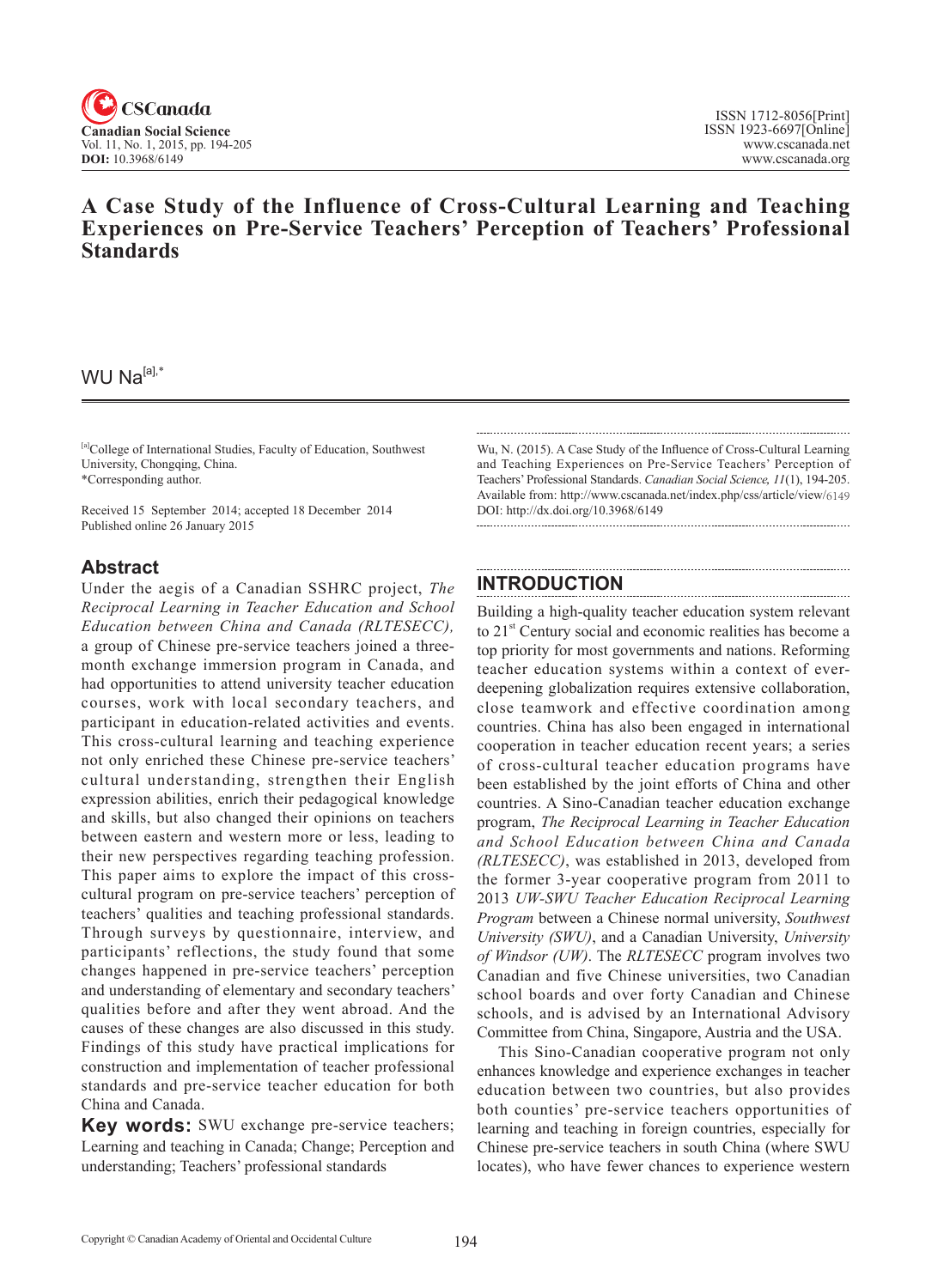education culture in person. Although Chinese pre-service teachers without foreign leaning experience can also gain information about western education and teaching professions indirectly through reading books and watching films, there are also misunderstanding and stereotypes existing in Chinese educators and researchers mind.

For Chinese teachers, including pre-service teacher who has not entered into practical teaching field, their strong desire of acquiring advanced education knowledge and efficient teaching strategies is aroused by the misleading thought that "west is the best" (Ilieva, 2010), since most of theoretical knowledge about learning and teaching they learned is originated from western culture and philosophy. At the same time, their infrequent contact with western teachers along with the typical teacher images they gain from films and television works impressed them with the idea that western teachers have some positive qualities which Chinese teachers lack. This inclination can also been found in the process of developing Chinese national teacher education curriculum standards from 2011 to 2012, when a group of scholars and experts made investigation in teachers and students of several normal universities administrated by the Chinese Ministry of Education to learn their opinions on teacher education curriculum (Hu & Cui, 2012b). Like in the following research work of the same group aiming to establish national teacher professional standards, western countries' established teacher professional standards have been regarded as an important reference (Hu & Cui, 2012a). And the current developing work of teacher professional standard system in China does follow suit with Western world. Influenced by the world trend of raising teachers' quality and establishing teacher professional standards, Chinese government has published *National Professional Standards for K-12 Teachers (NPST)* in 2012 (Teacher Education Department of China, 2012). Like most education policies in China, NPST was issued to *a*ll levels of government, teacher education universities, primary and secondary schools. Education administration at different levels, teacher educators, school teachers were required to learn standards in NPST, update their practice to ensure the realization of standards, and finally promote professional development of school teachers. However, although most Chinese teachers, including pre-service teachers, found that they need to abide by some new standards to upgrade their professional levels, they are still hindered by their established belief of qualities teacher should have. In fact, this paradox always exists for the long conflicts of western and eastern educational philosophies about teaching profession (Feng & Li, 2012).

As prospective teachers, pre-service teachers need to make a very clear picture of teachers' professional standards which combined advanced teaching and learning, Chinese traditional education philosophy, and

current professional level of teachers. Therefore, no matter what attitudes teachers have towards western and eastern culture, they should have scientific, accurate and objective reorganization on teachers' professional standards in their mind which naturally bring benefit to their teaching practices and professional development. And it seems that only they get in-depth understanding of western and eastern cultures, can they develop these accurate and appropriate understanding of teachers' professional standards.

In a word, since this Sino-Canadian project offers Chinese pre-service teachers chances to experience genuine culture in Canada, it is assumed that their perception of teachers' qualities will be affected or changed by this cross-cultural experience, as implied in previous researches (Sahin, 2008; Zhao, Meyers, & Meyers, 2009; Rodriguez, 2011; Van Reken, & Rushmore, 2012; Sharma, Rahatzad, & Phillion, 2013). That is the premise behind the study. However, there are more questions evolved from this hypothesis: Do these changes in preservice teachers mind have any effect on their opinions of what qualifies professional teachers should have? If there is any change in their opinions, what are the causes? Are these changes positive or negative? Do they contribute to teachers' professional development with professional standards? Given all these considerations, a study plan was developed.

# **1. LITERATURE REVIEW**

There are many studies detailing the impact of crosscultural learning experience on teachers' professional development in western and eastern cultures, especially with the intensity of dynamic exchanges and cooperation in teacher education among countries. (eg. Colón‐ Muñiz et al., 2010; Jiang et al., 2011; Marx et al., 2011). They have made available a wide range of perspectives for conceptualizing the influences of different cultures on teachers' thinking and behaving. And lots of this type of study were conducted by qualitative research, such as case study, biography, classroom observation, and interview. Some researches (Malewski & Phillion, 2009) shed lights on multi-cultural class teaching and integration of model technology and ICT into teaching; some researches (Yang & Cheung, 2011; White, 2012; Power, 2013) provides references on subject teaching profession development like Western mathematic teachers' development and eastern ESL/EFL language teachers' and music teachers' growth.

In these studies, a lot of scholars, including some Chinese scholars, concentrated on the influences of cross-cultural communication on teachers' thoughts and perspectives on education an their professions, such as their roles, professional learning, teaching philosophy, teaching methodology, and so on. Some scholars have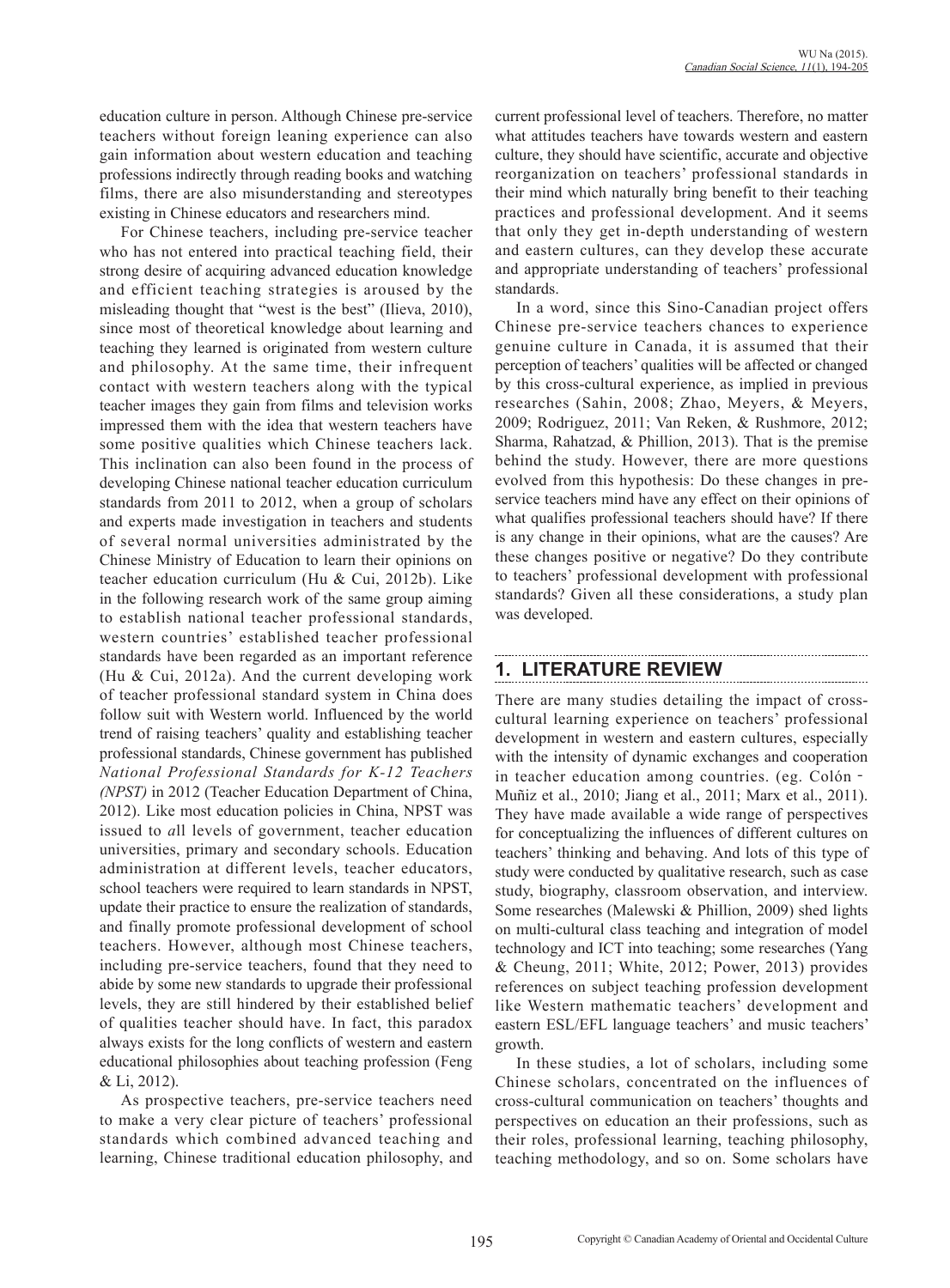pre-service teachers' oversea field experience as research context, probing the positive and negative influence of international teaching experience on pre-service teachers, especially on their attitudes, thoughts, and practice. (Willard-Holt, 2001; Pence & Macgillivray, 2008; Chinnappan, McKenzie & Fitzsimmons, 2013) Most of researches find that pre-service teachers are positive about overseas field experiences for they could understand more about their future teaching and students, while there still are some researches on the challenges and difficulties in these international programs.

The final decades of  $20<sup>th</sup>$  century and the beginning years of this century witnessed significant research efforts in making contributions to developing standards for the teaching profession based on the nature of teaching and teachers' work. Although a series of standards that define the knowledge and understanding, skills and abilities, values and personal commitments expected of teachers have been researched from the perspectives of policy makers, teacher educators, governmental administrators, and even students and parents, few studies focused on the teachers' understanding and expectations. Some researchers emphasized the benefit of standards, some criticized the efficiency of the established standards, which are not developed by teachers but generated from outsiders other than the profession itself, and some even strongly objected the authority adopting single criterion in evaluating teachers' performance. Pre-service teachers seem to have been ignored in the process of educational policy making.

Researches reflected the disempowered situation of pre-teachers and lack of voice in education decisionmaking processes. Although most pre-teachers were eager to communicate their perspectives on their own situation, education policy, and policy implementation, few of them felt that their views were welcomed and adopted. That is to say, pre-service teachers, as the part of future participants in education, have not got enough attentions in their opinions on teacher qualities they were studying

**Table 1 Demographic Profile of Respondents in the Interview** to meet. It does not mean there is an impassable gulf of understanding between pre-service teachers and other inservice teachers, but there does exist a gap in perception of teachers' qualification of their different professional development stages. If pre-service teachers did not have positive realization of teacher professional standards, they would not develop a right attitude toward their future profession and professional development.

# **2. RESEARCH CONTEXT**

This exploratory study was mainly conducted on 20 SWU exchange pre-service teachers with different academic background, such as Chinese Language and Literature, Philosophy of Marxism, Education of Information Science and Technology, Education of Mathematics, Geography, Chemistry, Physics, Music and etc., who were selected from a pool of more than 500 applicants to join the 3-month teacher education program in University of Windsor, Canada, in 2014, as showing in the following table (Table 1). Most of them are from urban areas and would work in secondary schools in rural areas for a period of time according to their program plans, S*WU Free-Tuition Teacher Training Programs*  sponsored by Chinese government, This national teacher training program was carried out in Normal Universities administrated directly by the Ministry of Education, and was expanded to other provincial and municipal universities. Although pre-service teachers involved in this program could enjoy the free education and monthly allowance, they had to work in rural areas for at least 5 years according to the contracts they signed with Universities, or they would pay back all the tuitions and other fees. That is to say, currently, from individuals to universities, even to governments at all levels in China all treat teacher education seriously. And the pre-service teachers participated in this cross-culture communication program were willing to cooperate with the researchers.

| Gender Age Grade                              |                                 | <b>Academic background</b> |                             | <b>Students</b><br>origins | Internship<br>experience    | <b>Planned future</b><br>working school<br>types | <b>International</b><br>experience |
|-----------------------------------------------|---------------------------------|----------------------------|-----------------------------|----------------------------|-----------------------------|--------------------------------------------------|------------------------------------|
|                                               |                                 | Major                      | <b>Minor</b>                |                            |                             |                                                  |                                    |
| Female 19-20 Junior<br>$(90\%) (85\%) (90\%)$ |                                 | Art education $(10\%)$     | English literature<br>(45%) | Urban<br>areas<br>$(95\%)$ | 3-6 months<br>$(10\%)$      | Secondary<br>schools<br>$(80\%)$                 | None $(100\%)$                     |
| Male<br>$(10\%)$                              | 20-21 Senior<br>$(15\%) (10\%)$ | Biology education $(5\%)$  | Psychology $(10\%)$         | Rural areas<br>(5%)        | 1-3 months<br>(85%)         | Elementary<br>schools $(20\%)$                   |                                    |
|                                               |                                 | Physics education (5%)     | Law $(5%)$                  |                            | Less than 1<br>month $(5%)$ |                                                  |                                    |
|                                               |                                 | Music education $(10\%)$   | Accountancy $(5\%)$         |                            |                             |                                                  |                                    |
|                                               |                                 | English education $(10\%)$ | Chinese studies $(5%)$      |                            |                             |                                                  |                                    |

To be continued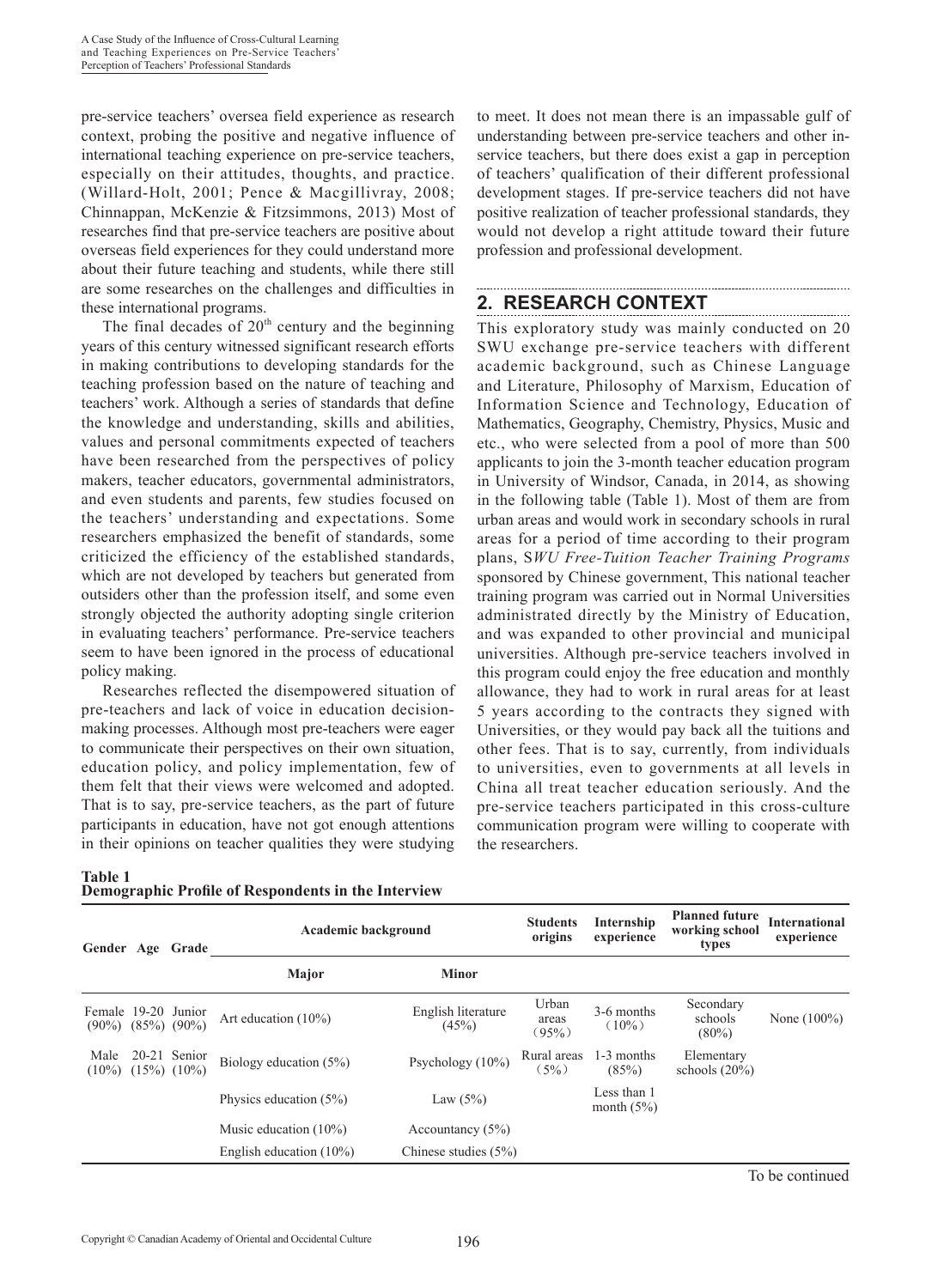| Gender Age Grade |  | Academic background                                        | <b>Students</b><br>origins | Internship<br>experience | <b>Planned future</b><br>working school<br>types | <b>International</b><br>experience |  |
|------------------|--|------------------------------------------------------------|----------------------------|--------------------------|--------------------------------------------------|------------------------------------|--|
|                  |  | Major                                                      | <b>Minor</b>               |                          |                                                  |                                    |  |
|                  |  | History education $(10\%)$                                 | None $(30\%)$              |                          |                                                  |                                    |  |
|                  |  | Chemistry education $(10\%)$                               |                            |                          |                                                  |                                    |  |
|                  |  | Geography education $(5\%)$                                |                            |                          |                                                  |                                    |  |
|                  |  | Preprimary education $(10\%)$                              |                            |                          |                                                  |                                    |  |
|                  |  | Marxism & political education<br>(5%)                      |                            |                          |                                                  |                                    |  |
|                  |  | Chinese language and literature<br>$(10\%)$                |                            |                          |                                                  |                                    |  |
|                  |  | Education of information<br>science and technology<br>(5%) |                            |                          |                                                  |                                    |  |
|                  |  | Mathematics education and<br>applied mathematics<br>(5%)   |                            |                          |                                                  |                                    |  |

These selected exchange pre-service teachers are all went through a lengthy and rigorous process to prove that they have competences and dispositions to study and teaching in Canada. And all of them show positive attitudes toward teachers and teaching, good expression and communication skills, and are extroverted, quickminded, willing to give opinions and present ideas, which make them ideal study participants.

Continued

The 20 participants, including 18 females and 2 males, led by a mentor and boarded in an apartment building near campus, convenient for them to hold parties with their buddies of Windsor. In fact, when they were in UW, they met with friendly Canadian pre-service teachers 2or 3 times a week, allowing them to interact closely with local teachers in a wide range of activities and promote deeper understanding of teacher culture of local communities.

All the participants were required to attend classes in teacher education college of UW and teach as interns at local primary and secondary schools. Apart from the university classes and field experience, they also need to take part in lectures, community activities, teaching workshops, volunteer service, and even local media interviews. At the first period of the program, exchange pre-service teachers with different academic background attended different classes, and all of them were provided teaching and learning strategy workshops with the intention to extend their understanding of teaching and learning in the context of Canada. They need to complete academic reading and writing assignments, make presentations, prepare demonstration class, take part in class discussion, and observe Canadian pre-service teachers' clinic teaching in university classroom. After this period of study, most exchange pre-service teachers gained school teaching strategies theoretically and were prepared for the next period of field experience. The

exchange pre-service teachers were assigned to 5 primary and secondary schools and 3 high schools in Windsor, working as intern teachers for 5 weeks. Not only can they observe Canadian education system in action, but also can put the pedagogical theories learnt into practice in local classrooms. This full immersion experience evoked genuine thoughts and real emotions of SWU exchange pre-service teachers. Their content-rich weekly reflections and idea sharing become dependable.

# **3. RESEARCH DESIGN**

According to Yoshikawa et al. (2008), multiple methods are vital to understanding development as a dynamic, transactional process. The combined methods in education survey have complementary strengths and nonoverlapping weaknesses. Therefore, this study used mainly qualitative research tools supplemented by quantitative research measures, interviews and questionnaires. Data from the questionnaires and interviews complemented one another in significant ways in enriching our understanding of the changes happened on these Chinese pre-service teachers' perception of qualified teacher standards during their visit to Canada.

Before SWU exchange pre-service teachers left for Canada, they were brought together to meet and discuss their future learning and teaching in Canada. Researchers took these chances to get familiar with all the exchange pre-service teachers and did some observation and analysis on their personality and disposition for further study. It was found that although most of the exchange pre-service teachers had short-period of internship teaching experience lasting from 1 month to 3 months, none of them had experience of living or studying in foreign countries. Most of their impressions on western teachers were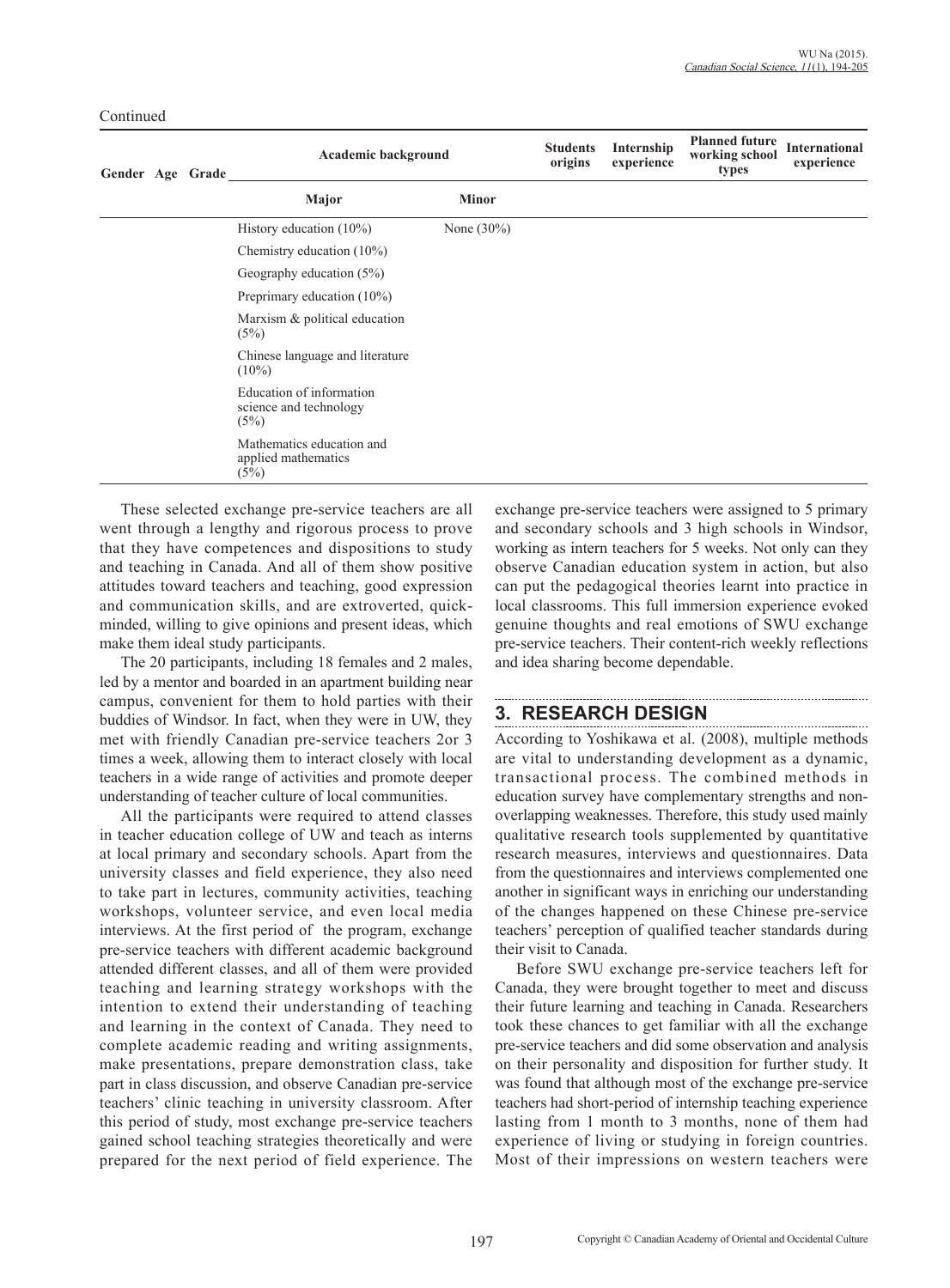from reading books, watching movies, or occasionally contacting with foreign teachers and students. That is to say, most of their impressions on teachers were from their learning experiences, and these experiences were all based on China's education circumstance. To make sure their perception of teachers' professional standards has no difference with most Chinese pre-service teachers without foreign experiences, a questionnaire was constructed and presented to 20 participants. This questionnaire included multiple choice questions related to teachers' quality and open-ended questions for respondents provide more qualities of teachers according to their understanding. The design of the choice in the questionnaire was inspired by some classic theories in teacher professional development, such as teacher knowledge theories of Schulman's (1987),

Grossman's (1990), and Cochran's (1993), and also put into Chinese education circumstance. These choices were mainly about three aspects: attitude, knowledge, and competence, such as subject content knowledge, PCK and skills, attitudes and behavior towards students, and so on. Another purpose of this questionnaire is to investigate which qualities these exchange pre-service teachers value most---teachers' attitude, knowledge or competence, before they are impacted by another culture. Therefore, a list of teachers' professional attributes, skills, and qualities were described as standards of Chinese teaching professions and provided for respondents to choose from most important to least important (Table 2). This pre-questionnaire was also developed into a postquestionnaire for the purpose of comparison.

#### **Table 2 Standards in Pre-Departure Questionnaire**

In your opinions, What standards should be maintained for Qualified Teachers in China? Please selected 5 most important standards for qualified teachers, and rank them according to their importance, from most to least significant, and you can add other qualities you think important in the following list.

- A. have a comprehensive and solid academic knowledge basis related with the subject;
- B. have a broad range of general knowledge about culture and science;
- C. have knowledge of education, and can put them into practice;
- D. know how to do researches of education;
- E. have knowledge of children and youth;
- F. have good communication skills, can communicate with students well;
- G. can plan for and implement teaching and learning;
- H. are willing to devote to education;
- I. love teaching, willing to adopt flexibly variety teaching strategies;
- J. love students, are responsible and willing to help students;
- K. are strict to themselves, always reflect on teaching and try to improve teaching;
- L. are lifelong learners and will promote their own professional development constantly;
- M. others:

#### Rank your choice from the most to the least significant:

During the visit of SWU exchange pre-service teachers in Canada, their guided reflections on learning and teaching become the major research object. All the exchange pre-service teachers kept journals to record their daily experience in UW and local schools. And they were required to record something intentionally focusing on Canadian teachers, such as their teaching attitudes, methods, academic knowledge, and their interactions with students, colleagues and principals. The exchange pre-service teachers' thoughts about what they saw were naturally recorded in the journals. All the reflections based on these journals were suggested to write as the following stages: describing, feeling, evaluating, analyzing, concluding and action planning, which are regarded as a scientific strategy by many scholars, such as "reflective learning circle" proposed by Gibbs' (1988/2001). However, in this study, participants were not in-service teachers who could develop a well-organized action plan based on their reflection journals, and the observing focuses were not on participants themselves but on teachers working with them, therefore, the "action planning" was put aside in their journals. The journals they provided were mainly four parts: describing, feeling, evaluating, and analyzing, respectively concentrating on what good practice they observed and how they thought of these practices.

Based on their reflections and the result of the predeparture Questionnaire, a series of in-depth interview questions were constructed, aiming to investigate whether their impressions about Canadian teachers mentioned in their reflections are revealing their real thoughts or not. By internet communication tools, researchers mainly adopted individual interview to let the participants feel free to speak their experiences and their beliefs about Canadian teaching and teachers. The online chatting was recorded to keep flow of idea and prevent loss of information. At the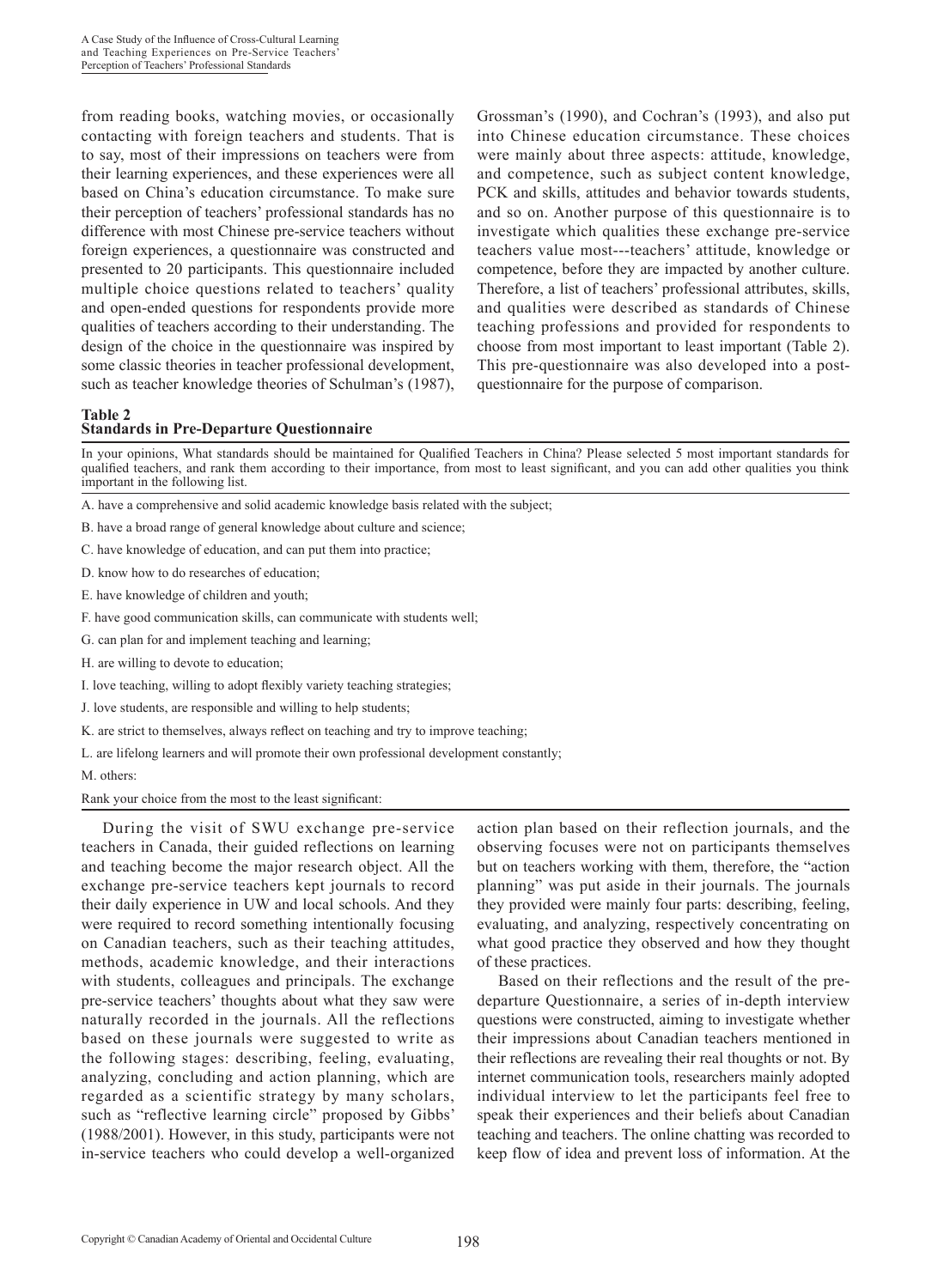same time, online group chatting was also initiated; all the exchange pre-service teachers discussed questions guided by the researchers on line. Participants were encouraged to talk freely and to tell stories using their own words. These discussions are more or less like group interview, useful for revealing naturally the beliefs, attitudes, experiences and feelings of participants through interaction and debate with each other. And all the participants were told that they were be contacted to discuss the study findings and to make sure that the study findings reflect their own experiences. The process of interview survey is accompanying with participants' reflections; the two processes were conducted simultaneously in an integrated way.

The 20 reflection transcripts from these exchange preservice teachers, the chatting record, and other collected interview data were analyzed under the Colaizzi's (1978) seven-step strategy. This content analysis approach was proved dependable by previous researches. The process of data analysis was demonstrated in the following graph (Figure 1). From it, we can see that the data collected and transformed were analyzed as following stages:



### **Figure 1**

#### **Data Analysis Process based on Colaizzi's (1978) strategy**

 a*. Read and reread the collected data to acquiring a general feeling for participants' experience and make sense of their account. During this stage, any thoughts, feelings, and ideas that arose by the researcher with teacher professional standards were recorded;* 

b. *Extract significant statements that pertain directly to changes in understanding of teaching professions. These statements were written in separate sheets and*  coded;

c. *Formulate meanings for these significant statements;* 

d. *Categorize the formulated meanings into clusters of themes and refer these clusters to original recorded data for validation and confirming consistency between the themes and the original statements;* 

e. *Integrate the findings into exhaustive description of the "changes" being studied;*

f. *Validate the findings by talking with some participants to ask whether the findings consistent with their experiences or not;* 

g. *Incorporate any changes offered by the participants into the final description of the essence of their experience.* (Colaizzi, 1978, pp.48-71)

At the beginning, the researchers invited two preservice teachers as research assistants to read the transcripts together, and asked them to record any thought, doubts, and feelings they have about the reflection transcripts. During their reading, some obvious and significant expressions and statements were underlined and explained in readers' words, due to their understanding of teachers' professional standards. Based on the work of the two research assistants, the researcher extracted relevant sentences from the transcripts, and categorized them into different themes. After a thematic map was constructed through integrating clusters of themes, the original transcripts were reviewed again for exhaustive description, and some redundant, misused or overestimated descriptions were eradicated from the overall structure. Then the research findings based on previous analysis were provided to some participants with the purpose of discussing the results with them to see whether the conclusions made by the thematic description reflected their feelings and experiences or not. The whole process includes understanding the data, identifying significant statements which in turn were converted into formulated meanings, and developing groups of theme clusters to establish the final thematic construct. Trustworthiness of the study findings was undertaken using different approaches and strategies to achieve each approach affectively.

All in all, this study used a mixed method design incorporating both qualitative and quantitative research methods through a transformative process in the data collection and analysis. Quantitative data in the form of a questionnaire were first undertaken which lead to the gathering of Qualitative data in the form of semi-structured interviews. A postsurvey of questionnaire was also employed in this study. This design involves participants' perceptions and understandings being assessed from their own self-reflection and from double-checked by answering questions in questionnaires and interviews.

# **4 . R E S E A R C H F I N D I N G S A N D DISCUSSION**

The study went through three stages: the pre-departure questionnaire survey, the reflection collection and online interview, and the returned questionnaire survey. The three stages were carried out in sequence, and the data collected at each stage were analyzed separately and used as reference for research design of the next stage until the whole research process was completed. In the third stage, all the data collected at the first two stages were taken into consideration for the final conclusion.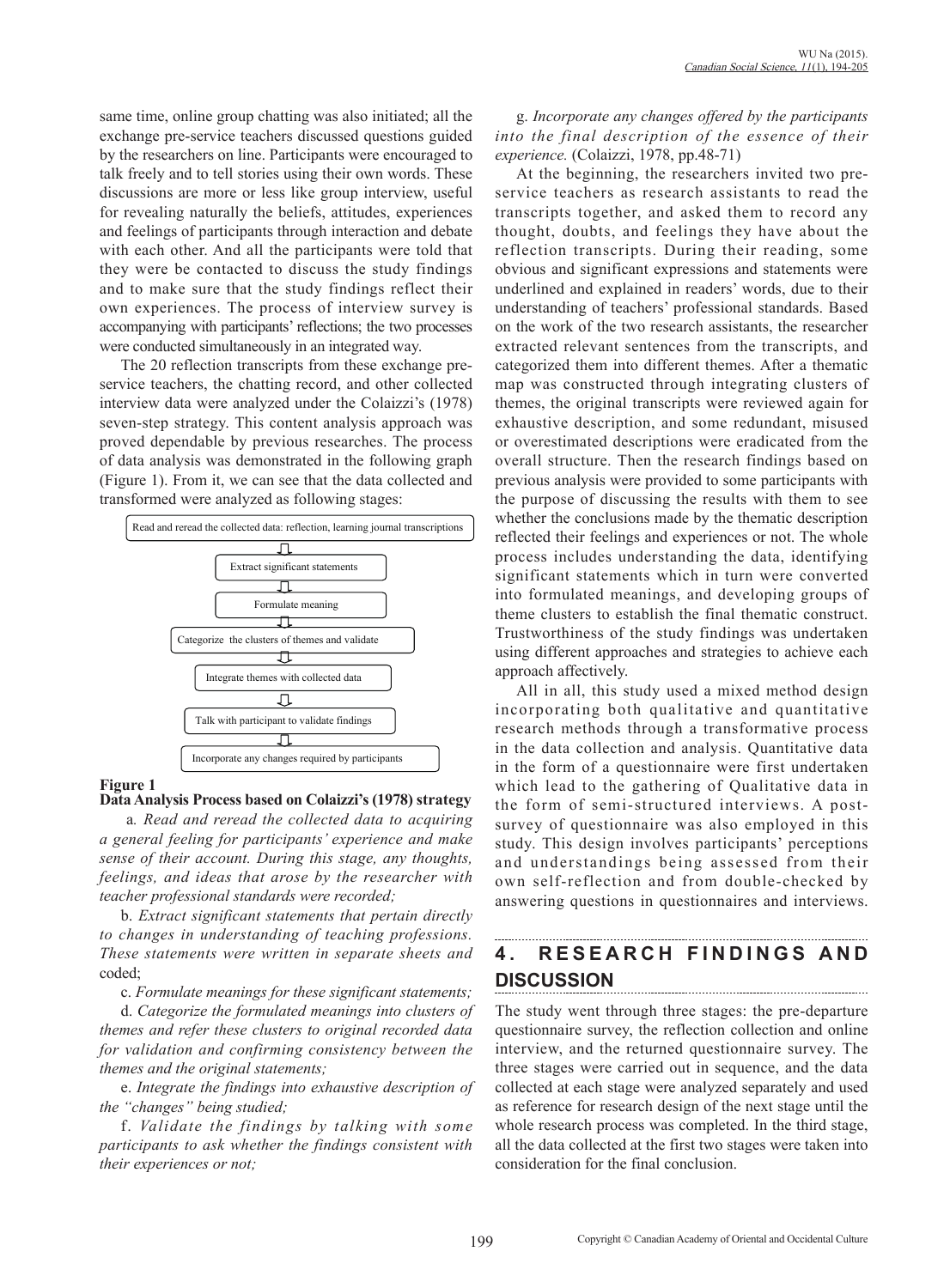The pre-departure questionnaire survey was conducted both in the 20 exchange pre-service teachers and in 60 non-exchange pre-service teachers in SWU. Like most of exchange pre-service teachers, these non-exchange pre-service teachers not only had little foreign exchange experience, but also did not have too much classroom teaching experience. Therefore, it was assumed that these pre-service teachers shared the same understanding of qualified teachers with exchange pre-service teachers.

Data from 78 valid questionnaires from 20 exchange pre-service teachers and 58 non-exchange pre-service teachers show that primary and secondary school teachers in China are expected to be professional, like in most other countries in the world. In those pre-service teachers mind, teachers should not only have enough knowledge of the subject matter and effective teaching skills, but also have appropriate attitudes towards students and teaching. As what the researchers considered in the questionnaire design, the choices provided could be divided into three categories: teachers' knowledge, competence, and attitude. It is found that most respondents chose some attributes categorized into "attitude"; and the second largest potion of respondents chose descriptions showing "knowledge". The "attitude" category accounted for 50% in the three aspects described in the choices and the "knowledge" category consists of 30%, like what demonstrated in the following table (Table 3). That is to say, to these future teachers, attitude and knowledge are most important.

| Table 3                                                                          |  |  |
|----------------------------------------------------------------------------------|--|--|
| Top Five Standards Selected by the Pre-service Teachers in the Pre-questionnaire |  |  |

| Category   | <b>Choices</b>                                                                  | Percentage |
|------------|---------------------------------------------------------------------------------|------------|
| Knowledge  | Have a comprehensive and solid academic knowledge basis related to the subject; | 100%       |
| Attitude   | Love students, are responsible and willing to help students;                    | 100%       |
| Knowledge  | Have knowledge of education, and can put them into practice.                    | 92%        |
| Competence | Can plan for and implement teaching and learning.                               | 88%        |
| Attitude   | Love teaching, willing to adopt flexibly variety teaching strategies;           | 85%        |
| Attitude   | Are willing to devote to education;                                             | 83%        |

Compare with those non-exchange pre-service teachers, the exchange pre-service teachers put more emphasis on teachers' attitudes (Table 4). 87.5% of statements related with Attitude were selected by the exchange pre-service teachers, while only 83.6% of choices related with attitude were selected by nonexchange pre-service teachers. This difference has not been found in the following knowledge and competence part. The reasons found in the following interview show that most of pre-service teachers prefer to express their ideas about teaching professions based on their learning experience as students, that is to say, they thought that a good teacher should know and understand students' needs and expectations, strengths and weaknesses, and have positive attitude towards their difficulties and problems. However, why did the exchange pre-service teachers have stronger feelings about this point? This could be explained from their short period of contact and communicate with exchange pre-service teachers from UW before they departed form China to Canada. During their interaction, SWU exchange pre-service teachers found that their counterparts are more confident in teaching, showing true affection toward students and classroom activities. When UW pre-service teachers introduced their training and education in front of SWU exchange pre-service teachers, they also emphasized the focus of training teachers' attitudes in Canadian teacher education. All these factors contributed to these perceptions of SWU exchange preservice teachers.

**Table 4 The Different Focus of Exchange and Non-Exchange Pre-Service Teachers**

|            | <b>Exchange pre-service</b><br>teachers | Non-exchange pre-<br>service teachers |
|------------|-----------------------------------------|---------------------------------------|
| Attitude   | 87.5%                                   | 83.6%                                 |
| Knowledge  | 56.2%                                   | 58.6%                                 |
| Competence | 55%                                     | 57.8%                                 |

In fact, the main data gained from this case study are the analysis result of 20 SWU exchange pre-service teachers' reflections. There are 240 collected reflections, which were recorded by 20 pre-service teachers in 3 months as agreed in their visiting plan, demanding a reflection for a week. Most of these reflections were written in Chinese, for the efficacy and accuracy of expressing their ideas. Most of reflections have more than 5,000 hundred Chinese characters, that is, more than 1,000 English words for each reflection. Altogether, the reflections provided over-240-thousand-word descriptions of what they saw and felt about Canadian education and teachers. Apart from these reflections, there were 60 pieces of learning journals about primary school teaching experience, the countless online chatting record and face-to-face interview records which were also took into consideration. Using qualitative thematic analysis, all these collected data were transcribed and numbered, and finally were complied into 334 files. Researchers, with the assistance of two graduate pre-service teachers, detected 500 significant statements about their opinions on teaching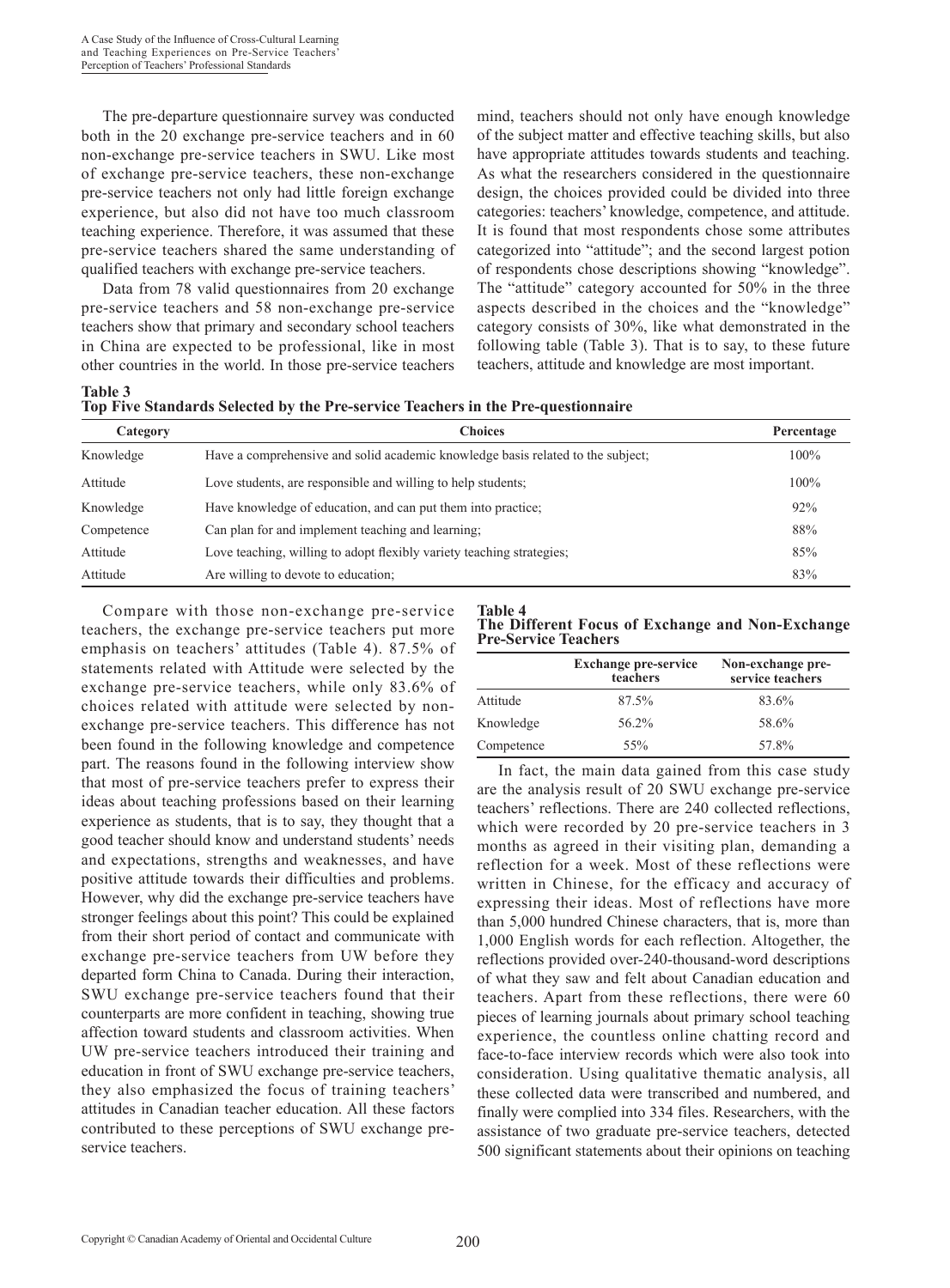profession standards, which then were reinterpreted and coded by different themes. Table 5 provides examples from the significant statements which were extracted, formulated meanings and coded into different theme clusters.

# **Table 5**

| Lavit J<br><b>Examples of Statements Extracted from the Collected Data</b>                                                                                                                                                                                                                                                                                                                                                                                                                                                                                                                                                                                                                                                             |                               |                |                                                                                                                                                                         |                                  |  |  |
|----------------------------------------------------------------------------------------------------------------------------------------------------------------------------------------------------------------------------------------------------------------------------------------------------------------------------------------------------------------------------------------------------------------------------------------------------------------------------------------------------------------------------------------------------------------------------------------------------------------------------------------------------------------------------------------------------------------------------------------|-------------------------------|----------------|-------------------------------------------------------------------------------------------------------------------------------------------------------------------------|----------------------------------|--|--|
| <b>Statements</b>                                                                                                                                                                                                                                                                                                                                                                                                                                                                                                                                                                                                                                                                                                                      | <b>Transcript Page</b><br>No. | No.            | <b>Formulated meanings</b>                                                                                                                                              | <b>Theme</b><br>clusters         |  |  |
| "It's the second day of my teaching in Grade 2,students and the teacher,<br>Mrs. A <sup>1</sup> , sat on the carpet, draw picturesthe boy who refused to sit on the<br>carpet and draw with others was still not willing to participate in others<br>Mrs. A. bent down to talk to him patiently and gentlythrough asking and<br>answering with other kids, Mrs. A successfully persuaded the disobedient<br>student to learn with othersHer attitude was admirable                                                                                                                                                                                                                                                                     | 4                             | $\overline{2}$ | Teachers are sympathetic,<br>encouraging students<br>and treating them with<br>courtesy and respect.                                                                    | Attitudes<br>towards<br>students |  |  |
| "This class was a writing quiz to test students' knowledge as required by the<br>government; students were all a little bit nervousMrs. B did not hand out<br>the papers to students directly as I expected, but invited two students, a boy<br>and a girl, to the stage to answer questions in a live gameit's interesting, all<br>other students were invited to the stage by turns to represent boys and girls as<br>competitorsthis process made students relaxedstudents did very well in<br>this exam, which was, in my opinion, due to Mrs. B's successful lead-init's<br>the first time for me to go through this kind of exam which would never be<br>possible in China!"                                                     | 7                             | $\mathbf{1}$   | Teachers have flexible and<br>diverse teaching methods.                                                                                                                 | Competence<br>in teaching        |  |  |
| "Mrs. C is the head teacher of Grade 5, she assigned a reading task with a<br>question to students every week, and students need to write their answers<br>and stick their answers on the wall to demonstrate their reading resultthe<br>interesting part was the evaluation methods used by Mrs. C, a rubric, which<br>consists of detailed evaluation criteria for each levelstudents can recognized<br>which level they belong tothis is an efficient evaluation approach just<br>like I observed in another school, where students were divided into four<br>levels, although the evaluation standards were settled down by the school and<br>government, the evaluation parts were composed by teachers, students, and<br>peers." | 16                            | 3              | Teachers' effective<br>evaluation could promote<br>students development;<br>teachers often use<br>different approaches to<br>evaluate students.                         | Competence<br>in teaching        |  |  |
| "Could you believe today I learned education evaluation theory and methods<br>in a PE class?! Mr. D's PE class combined so many activities, such as role<br>play, debating, theory explanation, and so on I never expected to meet a<br>so "theoretical" PE teacherhe aimed to tell us how to evaluate students<br>in a PE class, that is to say, in Canadian pre-service teacher education, the<br>pedagogical knowledge were immersed everywhereI would never agree<br>with the joking saying in Chinese "Your Chinese or math were taught by a PE<br>teacher?" they (the Canadian PE teachers) are so knowledgeable.                                                                                                                | 121                           | 4              | Teachers have well-<br>developed pedagogical<br>knowledge and strategies<br>for planning their class,<br>and teaching them lessons<br>in effective and creative<br>way. | Knowledge<br>of PCK              |  |  |
| "Today, I was invited to Mrs. E's home, we had supper together and talked<br>a lot about Canadian educationas the second generation of a Mexican<br>immigration family, Mrs. E said her mother did not pay too much attention<br>to her education, but she was greatly influenced by one of her teachers and<br>become a teacherMrs. E told me that her class was designed to last from<br>100 minutes to 30 minutes, it is not like fixed time schedule in Chinabut<br>100 minutes is too long for little kids?how much they can learn from this<br>course?"                                                                                                                                                                          | 153                           | 1              | Teachers are free to<br>arrange their class, but<br>to design an efficient Knowledge of<br>lesson needs teachers<br>to have highly skilled<br>competence.               | class design                     |  |  |
| "I worked with another UW pre-service teacher today to assist in a Math<br>Class todayI can't believe that some of students even did not know number<br>rounding to 10 to 100!I helped Kessley and asked him to give me 5 numbers<br>rounding 80 he did not grasp this even I used all the methods I had in my<br>mindI felt so worried and ashamedhowever, the UW pre-service teacher<br>felt very relaxed, he just repeated "ok, think it again, take it easy", no<br>suggestion at all! Ok, it could explain why Canadian students had bad math<br>maybe Canadian teachers themselves did not have adequate math knowledge<br>or Math PCK"                                                                                          | 186                           | $\overline{4}$ | Teachers not only need<br>to have positive attitude<br>toward their teaching and<br>be patient to their students<br>but also have content<br>knowledge of a subject.    | Knowledge<br>of content          |  |  |

To be continued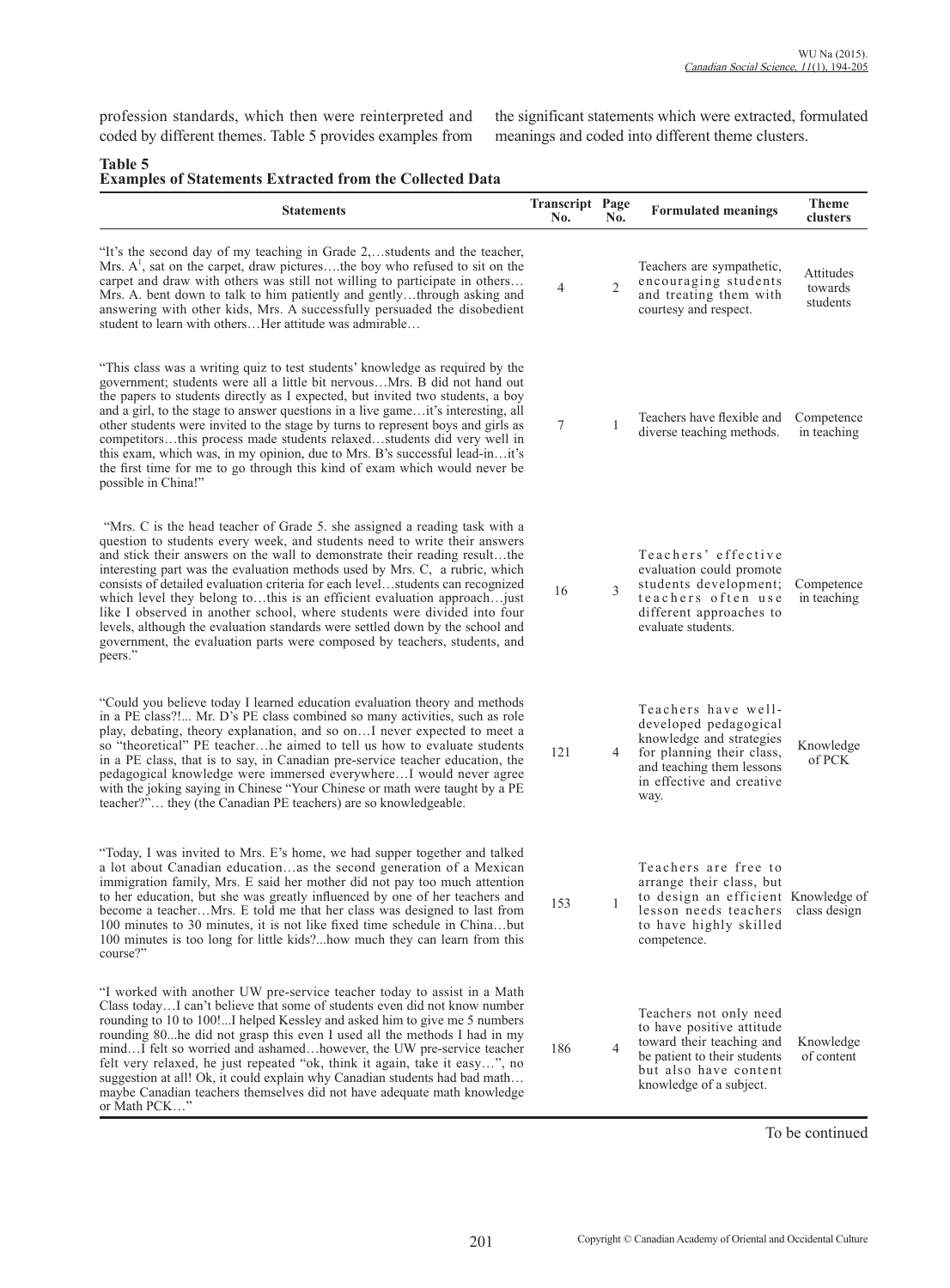#### Continued

| <b>Statements</b>                                                                                                                                                                                                                                                                                                                                                                                                                                                                          | <b>Transcript</b><br>No. | Page<br>No. | <b>Formulated meanings</b>                                                                                                                                      | <b>Theme</b><br>clusters              |
|--------------------------------------------------------------------------------------------------------------------------------------------------------------------------------------------------------------------------------------------------------------------------------------------------------------------------------------------------------------------------------------------------------------------------------------------------------------------------------------------|--------------------------|-------------|-----------------------------------------------------------------------------------------------------------------------------------------------------------------|---------------------------------------|
| "Mrs. F asked students to clean the classroom during the class!doing<br>classroom cleaning is a request even from the first grade in China, but it seems<br>not very common in Canadait is why Mrs. F was a little bit angry and asked<br>students do clean during the class just wondered whether there is any<br>requirement for accomplishing teaching plans?how about waste of students'<br>time? Is it too casual for Canadian teachers in arranging and planning their<br>teaching?" | 233                      | 3           | Teachers should arrange<br>their class in a reasonable<br>way, although they<br>still need to adopt their<br>teaching plan according to<br>different situation. | Competence<br>of class<br>arrangement |
| "I found a phenomenon that students could interrupt teacher during a class,<br>if they have questions, and teachers always stop lectures and answered the<br>students directlyI thought this is unacceptable in Chinese classalthough<br>teachers have this freedom, but how could they use their class time wisely?                                                                                                                                                                       | 290                      | 6           | It is important for teachers<br>to provide timely feedback<br>to students problems, but<br>still need to pay attentions<br>to most students                     | Competence<br>in class<br>management  |

The above examples are chosen for each specific theme; in real expressions we could find there is more than one theme in one statement. Therefore, the researchers only concentrated on major connotation implied in each statement and categorized them into one type. From the above table, it could be found that when speaking highly of Canadian teachers' teaching strategies, SWU exchange pre-service teacher would do some comparison with circumstances and phenomena of China. And they also find what they saw in Canada was not as they expected sometimes, which made them think more deeply about current education and teachers' quality. Trough this process of analysis,several most frequently mentioned themes were listed, and the listed themes were further discussed with several SWU exchange preservice teachers in an interview to confirm whether these themes expressed their opinions accurately or not. The respondents were selected at random to make sure the validity of the research. After this, several typical qualities referred in quoted statements about different themes were found out and listed according to their mentioned frequency. The top five typical qualities were presented (Table 6). And the personage of statements supporting these qualities will also calculate to show what qualifications these pre-service teachers thought important during their visit in Canada.

| Table 6                                                      |  |  |
|--------------------------------------------------------------|--|--|
| <b>Rank of Typical Qualities in Different Theme Clusters</b> |  |  |

| <b>Typical qualities</b>                   | <b>Theme clusters</b> | Percentages of all<br><b>statements</b> |
|--------------------------------------------|-----------------------|-----------------------------------------|
| Teaching methodology and<br>skills         | Competence            | 134 (26.8%)                             |
| Attitudes and behaviors<br>toward students | Attitude              | 112 (22.4%)                             |
| Broader knowledge                          | Knowledge             | 98 (19.6%)                              |
| Subject knowledge                          | Knowledge             | 72 (14.4%)                              |
| Broader teaching skills                    | Competence            | 50 $(10\%)$                             |
| Personal characters and<br>personality     | Attitude              | $34(6.8\%)$                             |
| Total                                      |                       | 500 (100%)                              |

From the table above, we can see that the oversea learning experience more or less influenced those preservice teachers' opinions on teachers' qualities. They were impressed by the teaching skills and classroom management approaches of Canadian teachers; they found that most Canadian teachers insisted on choosing the appropriate methods of knowledge delivering, and all the methods they adopted in the class were student-oriented. In the following interview, respondents talked a lot about this point, and provided some explanations for this trend. Before they came to the local schools, they attended teacher training courses in University of Windsor, and find that most courses are "practical" than Chinese pre-service teaching training. Students in University classroom were required to demonstrate their teaching skills constantly other than learn some theories about student. And almost every subject, even PE, has overt or convert intentions to pass skills dealing with students. Influence by this education philosophy, most Canadian pre-service teachers have chances to teach in class, and are always keep the idea in their mind that teaching competence is not gained from listening or observing others class, but also from teaching by oneself in the real situation. Apart from that, they also find that most teachers in Canada choose this profession based on their personal interest first, not for survival or better living standards, therefore, most teachers have strong interest in teaching and are devoted in teaching. Some response also mentioned that the teaching environment in Canada is different in China, so, we should not simply require our Chinese teacher performance like that, but we Chinese teachers do need to improve our teaching skills.

At the same time, some respondents also pointed out that there is something Canadian teachers need to pay attentions to. According to their observations, some Canadian teachers are too tolerant to their students, and leave them to drift their own way; it, in fact, does no good to children's development. In Chinese education philosophy, Children need to be trained to follow the rules and disciplines of the society. While, it is not easy for teachers to respect every child's need and meet every requirement of them. If teachers always stopped by one or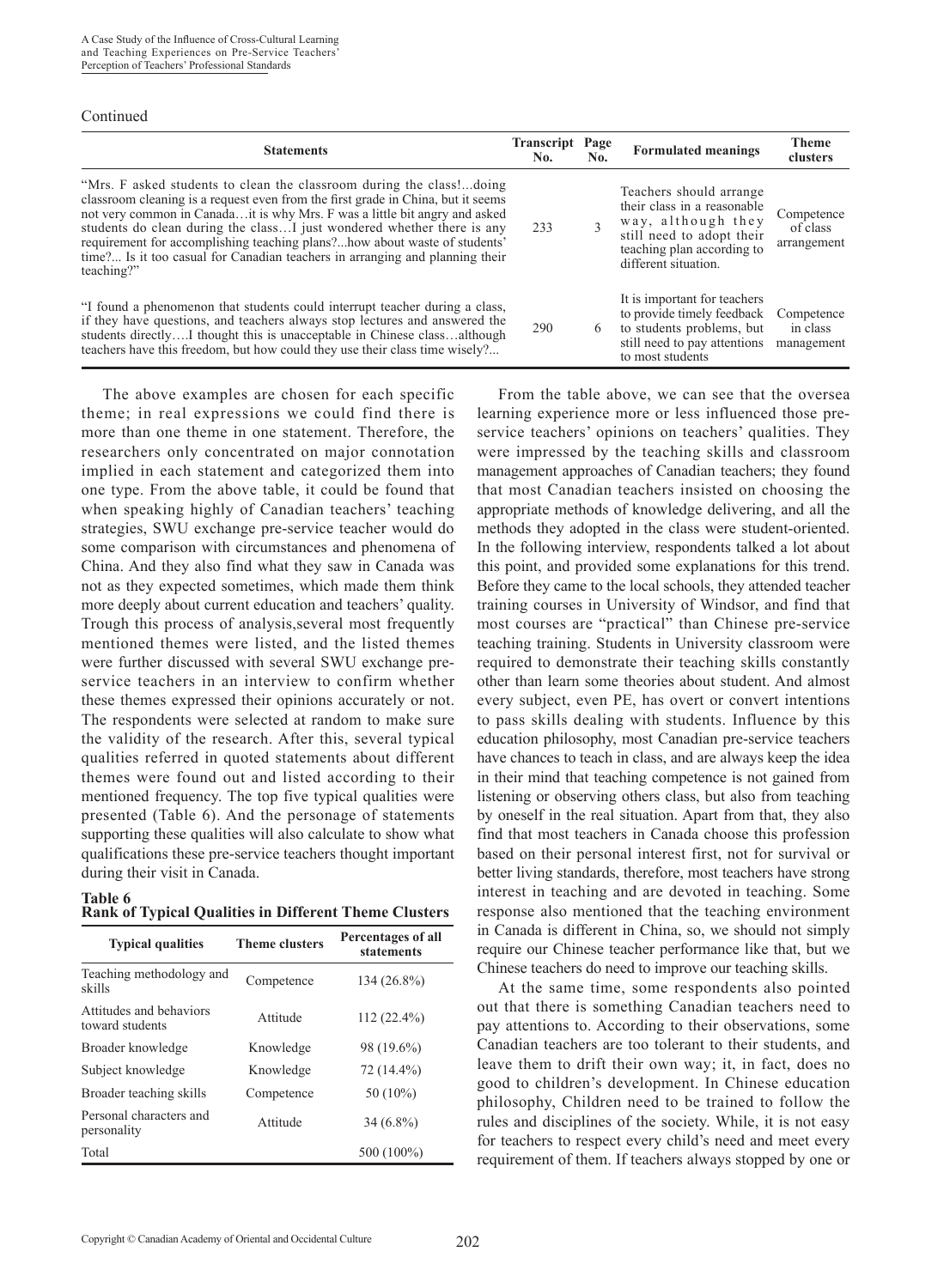two student in a class, other students will feel boring and lose their patience, and the atmosphere in the classroom would be not like a class should have. In such classes, knowledge input is limited. Therefore, Apart from asking other professional experts to handle students who always need help, which is very common in Canadian, Chinese teachers need to learn more skills to meet most students need, while satisfy some group of special students, and it is a big challenge for Chinese teachers because they have to face a huge number of students, comparing with their Canadian counterparts.

When it comes to teachers' attitude, the pre-service still expressed their admiring thoughts about Canadian teachers' attitudes. Most respondents applied words like "nice", "kind", "patient", "warm", "humorous", "imaginative", "creative" to describe teachers they met in Canada in their reflections. No negative words were used to talk about teachers, even some typical descriptions, such as "strict", "serious", which they would like to apply on Chinese teachers, could not find in their reflections. One respondent in interview told us that he found teachers in Canada seldom criticized or punished students in any forms, let alone yelled or screamed at students. It seems that Canadian teachers have great vigor and enthusiasm for teaching, and are devoted to their students and professions. He also found that Canadian teachers, like some Chinese teachers, are well-paid and respect, but more importantly, they could get more assistance from school and community, which will reduce their professional stress and burnout. According to him, this is why teachers in Canada have more positive attitudes towards their students and profession.

SWU exchange pre-service teachers are very interested in general teachers in Canadian primary schools, and it is not like in China, where in primary schools are subject teachers who teach from  $1<sup>st</sup>$  grade. From their statements in reflections, SWU exchange pre-service teachers felt that it has some benefits that generally teachers teach young kids, making them feelings like staying with families. However, this brings big challenges for teachers, who need to teach all the subjects to kids from literary to science. That is to say, teachers need to prepare themselves with broad general knowledge before they enter into teaching professions. Some respondents also found some drawbacks of this approach; if some teachers who are not good at one subject, they will reduce the amount of lecturing time on this subject or even make some mistakes when talking about this subject, which, of course, brings no good to all-round development of students.

In a word, from SWU exchange pre-service teachers' retrospection, researcher could draw a conclusion that pre-services' assessment of Canadian teachers reflects some potential changes in their reorganizations of teachers' qualities. Therefore, to make sure these changes have happened, a post-questionnaire based on the prequestionnaire was provided to the 20 SWU exchange preservice teachers to find their ideas about changes. The results of the post-questionnaire show that some positive descriptions of teachers' quality emphasized in their prequestionnaire have not been stressed so much in this postquestionnaire. The first five statements chosen by preservice teacher show that competence of teachers has replaced attitude and has been put at the first place; the knowledge is also emphasized but the content and sphere of the knowledge is broadened; the attitude of teachers has also been explained in a broader notion. The comparison of pre-and-post questionnaires' result is presented in the following figure (Figure 2).





The third part of the post-questionnaire is also an open-ending question about whether SWU exchange preservice think their understanding of teachers' qualification has been changed. 98% of respondents provided affirmative answers, and 75% of them explained why they thought the changes happened. Before they went to Canada, their thoughts on teachers were greatly influenced by Chinese traditional philosophy. And teachers' images were stereotypes coined by Confucian Heritage, although they learned plenty of education western theories and philosophies. They gained more embodied experiences from their interactions with their own teachers, who once went through Chinese new curriculum reform in the late  $20<sup>th</sup>$  centuries and were impact of confliction and immersion of western and eastern teaching thoughts and methodologies, but still held on Chinese principles and rules more or less. Under such background, former teachers of these respondents had not changed their traditional teacher-centered models completely; teachers at that time were knowledgeable, rigorous, and precise, while not so altruistic or devoted as they used to be, in the tide of educational reform that day. Some people contribute reasons for these changes to the influence of western liberalism. Therefore, these respondents found that their teachers' paradoxical images influenced them greatly until they had chances to communicate with western teachers in a real situation. Their perceptions of teachers' qualifications and professional standards for teachers have changed naturally.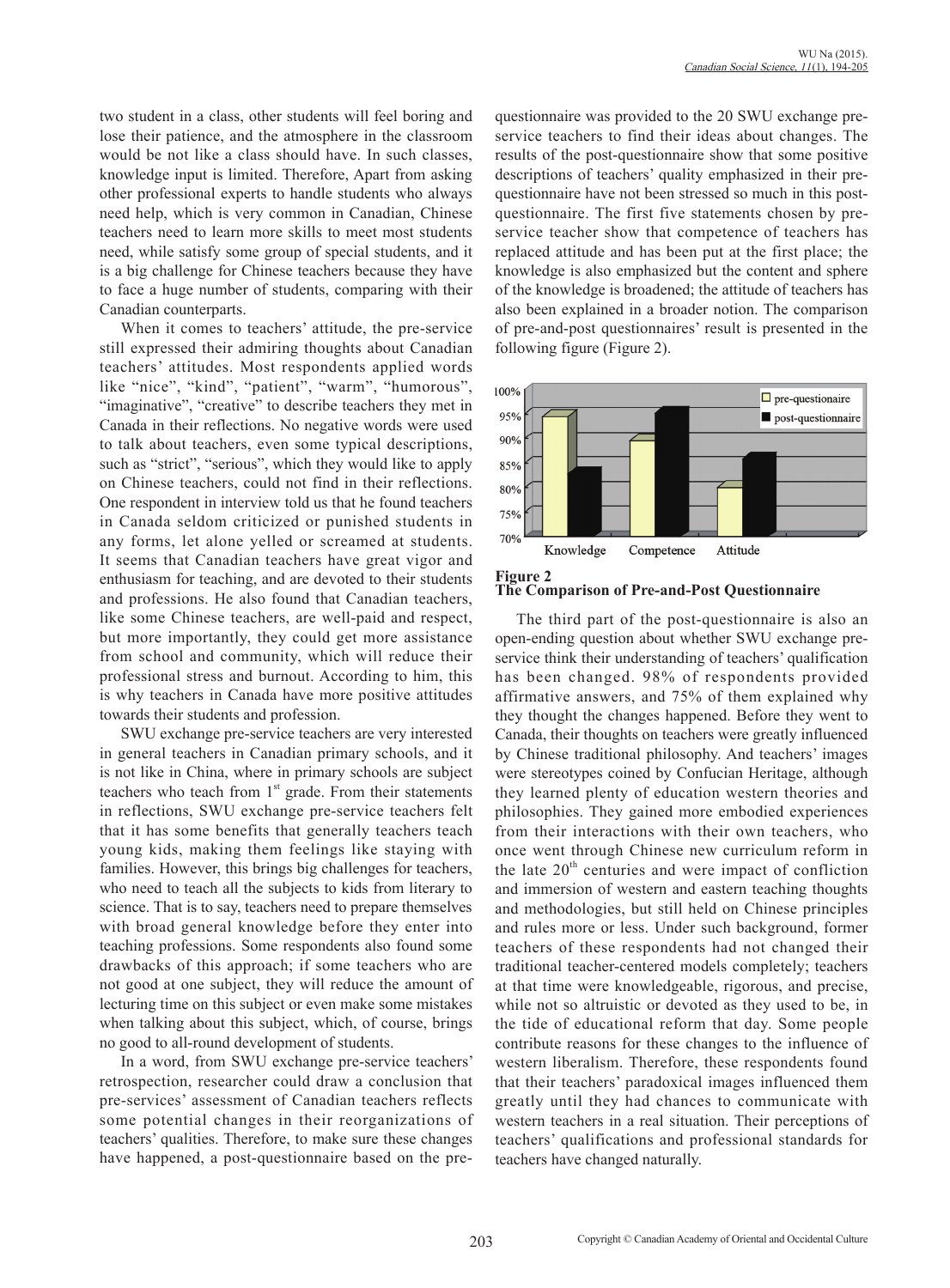## **CONCLUSION**

This case study suggests that the benefit of an international learning and teaching experience is not only professional and personal growth of pre-service teachers, but also reflection and reconsideration of their professional qualities and standards. The international experience help pre-service teachers appreciate and respect teachers of other culture, and more importantly, help them have better awareness and better choices in their future professional development. Pre-service teachers involved in this study have more comprehensive evaluation toward qualified teachers, and easily accept and adopt teachers' professional standards promoted by governments or teacher professional organizations.

China has the world's largest education system, with the total number of 16 million educational practitioners, among whom 12 million are teachers in primary and secondary schools. (Zhou, 2009). One of the main challenges facing the Chinese education system is to ensure the quality of the Chinese teaching force, which has not been satisfied since the foundation of the People's Republic of China, due to shortness of qualified teachers and weakness in teacher training. As a result, teachers in primary and secondary schools are not qualified. To meet these challenges, Chinese government has taken measures from two aspects, one is increasing investment in teacher education to attract more excellent working in this field, and another is to set professional standards to regulate teachers' practice and lead their professional development. With the fund sponsored by government, teacher education institutions and normal universities could establish more cross-cultural training programs and carry out more international cooperation and communication in teacher education to enhance their professional competence. While more importantly, these opportunities also bring influences on teachers' personal understanding of teachers' professional standards, which could result in good or bad impact on their future professional development. How could pre-service teachers participating in cross-cultural learning or teaching be guided in their perception and understanding of teachers and teaching professions in China became more fatal than usual. Therefore, this is an area worthy of future research, if it is expected that all the government-invested teacher education programs could lead teachers meet teachers' professional standards in China.

### **REFERENCES**

The Ministry of Education of P. R. China. (2012, February 10). *National professional standards for K-12 teachers.* Retrieved 2014, November 23 from http://www.moe. edu.cn/publicfiles/business/htmlfiles/moe/s6991/201212/ xxgk\_145603.html

- Chinnappan, M., McKenzie, B., & Fitzsimmons, P. (2013). Preservice teachers' attitudes towards overseas professional experience: Implications for professional practice. *Australian Journal of Teacher Education, 38,* 12. Retrieved November 23 from http://ro.ecu.edu.au/ajte/vol38/iss12/
- Colón‐Muñiz, A., SooHoo, S., & Brignoni, E. (2010). Language, culture and dissonance: A study course for globally minded teachers with possibilities for catalytic transformation. *Teaching Education, 21*(1), 61-74.
- Cochran, K. F., et al. (1993). Pedagogical content knowing: An integrative model for teacher preparation*. Journal of Teacher Education, 4,* 238.
- Colaizzi, P. F. (1978). Psychological research as a phenomenologist views it. In R. S. Valle & M. King (Eds.), *Existential Phenomenological Alternatives for Psychology* (pp.48-71). New York, NY: Oxford University Press.
- Feng, Y., & Li, C. (2012). Managing cultural conflicts in chinese-foreign cooperatively-run schools. *International Conference on Technology and Management Lecture Notes in Information Technology, 21,* 54-58.
- Gibbs, G. (1988/2001). *Learning by doing: A guide to teaching and learning methods*. Oxford: Further Education Unit, Oxford Polytechnic. Retrieved 2014, November 23 from http://www2.glos.ac.uk/gdn/gibbs/index.htm
- Grossman, P. L. (1990). *The making of a teacher: Teacher knowledge and teacher education*. New York, NY: Teachers College Press.
- Hu, H. M., & Cui, Y. G. (2012a). What is teaching profession: Comparing teaching profession standards of different countries? *Global Education, 297,* 31-37.
- Hu, H. M., & Cui, Y. G. (2012b). The developing process and responding inquiries on national teacher education curriculum standards. *Global Education, 299,* 10-21.
- Ilieva, R. (2010). Non-native English-speaking teachers' negotiations of program discourses in their construction of professional identities within a TESOL program. *The Canadian Modern Language Review*, *66*(3), 343–69.
- Jiang, B., & DeVillar, R. A. (2011). Effects of school and cultural contexts on student teaching abroad outcomes: Insights from U.S. student teachers in Belize, China, and Mexico. *Action in Teacher Education, 33*(1), 47-62.
- Kaid, L. L. (1989). Content analysis*.* In P. Emmert & L. L. Barker (Eds.), *Measurement of communication behavior*  (pp.197-217). New York, NY: Longman.
- Keengwe, J. (2010). Fostering cross-cultural competence in pre-service teachers through multicultural education experiences. *Early Childhood Education Journal, 38*(3), 197-204.
- Malewski, E., & Phillion, J. (2009). Making room in the curriculum: The raced, classed, and gendered nature of preservice teachers' experiences studying abroad. *Journal of Curriculum Theorizing, 25*(3), 48-67.
- Marx, H., & Moss, D. M. (2011). Please mind the culture gap: Intercultural development during a teacher education study abroad program. *Journal of Teacher Education, 62*(1), 35- 47.